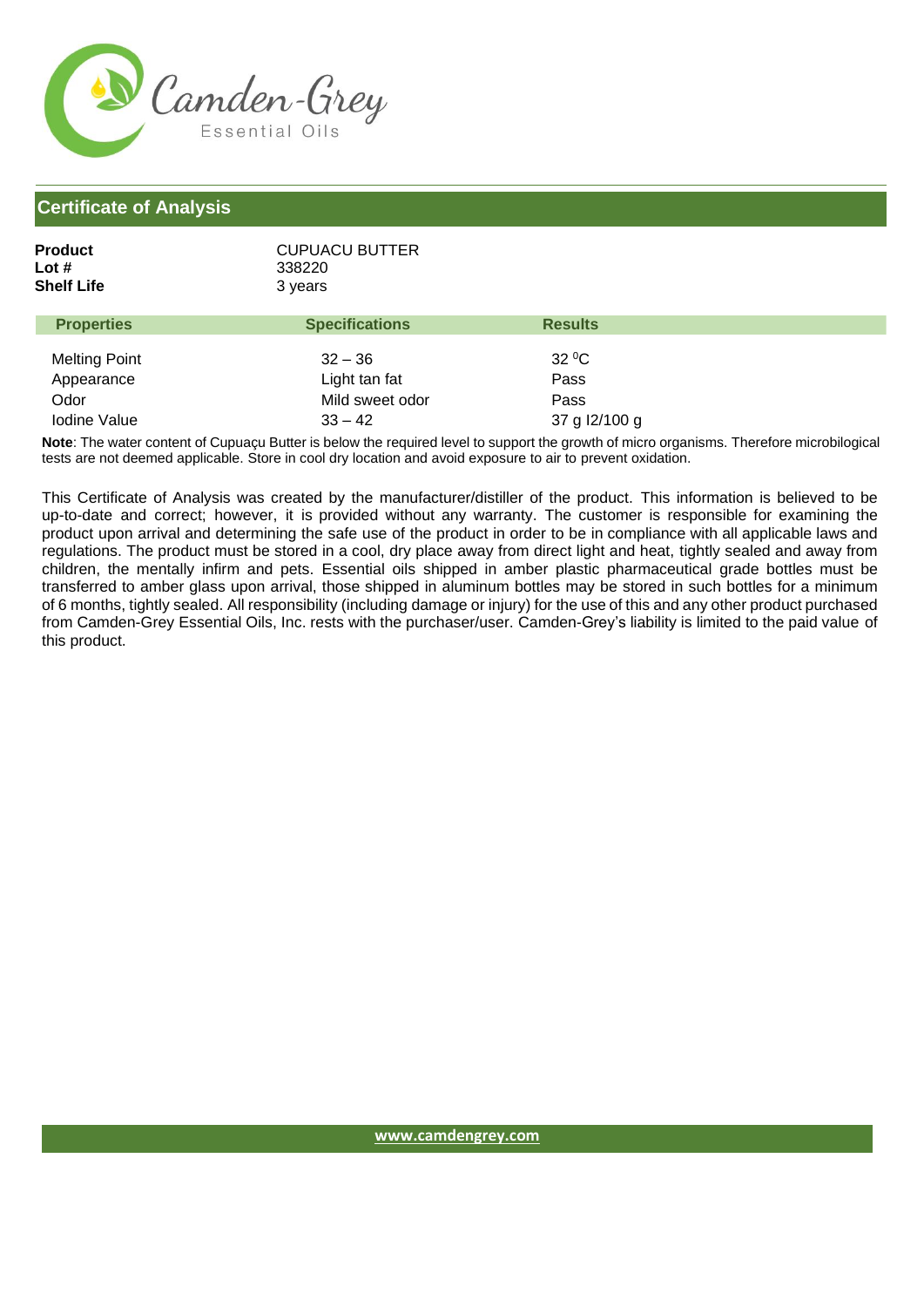

## **Certificate of Analysis**

| Product    | <b>CUPUACU BUTTER</b> |  |
|------------|-----------------------|--|
| Lot #      | 317120                |  |
| Shelf Life | 3 years               |  |
|            |                       |  |

| <b>Properties</b>    | <b>Specifications</b> | <b>Results</b> |
|----------------------|-----------------------|----------------|
| <b>Melting Point</b> | $32 - 36$             | 32             |
| Appearance           | Light tan fat         | Pass           |
| Odor                 | Mild sweet odor       | Pass           |
| <b>Iodine Value</b>  | $33 - 42$             | 37             |

**Note**: The water content of Cupuaçu Butter is below the required level to support the growth of micro organisms. Therefore microbilogical tests are not deemed applicable. Store in cool dry location and avoid exposure to air to prevent oxidation.

This Certificate of Analysis was created by the manufacturer/distiller of the product. This information is believed to be up-to-date and correct; however, it is provided without any warranty. The customer is responsible for examining the product upon arrival and determining the safe use of the product in order to be in compliance with all applicable laws and regulations. The product must be stored in a cool, dry place away from direct light and heat, tightly sealed and away from children, the mentally infirm and pets. Essential oils shipped in amber plastic pharmaceutical grade bottles must be transferred to amber glass upon arrival, those shipped in aluminum bottles may be stored in such bottles for a minimum of 6 months, tightly sealed. All responsibility (including damage or injury) for the use of this and any other product purchased from Camden-Grey Essential Oils, Inc. rests with the purchaser/user. Camden-Grey's liability is limited to the paid value of this product.